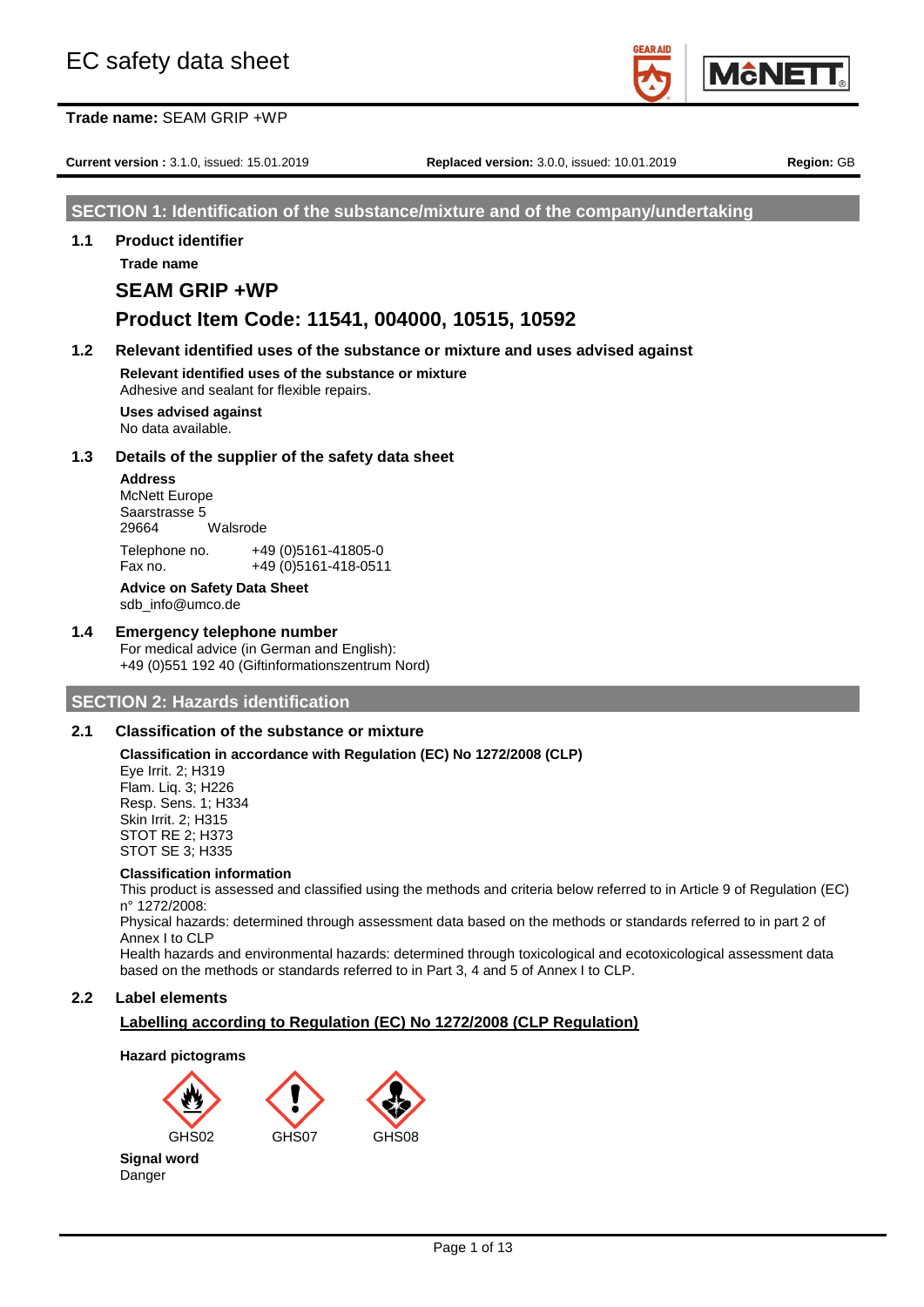**Current version :** 3.1.0, issued: 15.01.2019 **Replaced version:** 3.0.0, issued: 10.01.2019 **Region:** GB

**M**<sub>c</sub>NE

| Hazardous component(s) to be indicated on label:<br>xylene |                                                                                                   |  |  |  |  |
|------------------------------------------------------------|---------------------------------------------------------------------------------------------------|--|--|--|--|
| diphenylmethane-4,4'-di-isocyanante                        |                                                                                                   |  |  |  |  |
| Hazard statement(s)                                        |                                                                                                   |  |  |  |  |
| H <sub>226</sub>                                           | Flammable liquid and vapour.                                                                      |  |  |  |  |
| H315                                                       | Causes skin irritation.                                                                           |  |  |  |  |
| H319                                                       | Causes serious eye irritation.                                                                    |  |  |  |  |
| H334                                                       | May cause allergy or asthma symptoms or breathing difficulties if inhaled.                        |  |  |  |  |
| H335                                                       | May cause respiratory irritation.                                                                 |  |  |  |  |
| H373                                                       | May cause damage to organs through prolonged or repeated exposure                                 |  |  |  |  |
| Hazard statements (EU)                                     |                                                                                                   |  |  |  |  |
| <b>EUH204</b>                                              | Contains isocyanates. May produce an allergic reaction.                                           |  |  |  |  |
| <b>EUH208</b>                                              | Contains tosyl isocyanate. May produce an allergic reaction.                                      |  |  |  |  |
| <b>Precautionary statement(s)</b>                          |                                                                                                   |  |  |  |  |
| P <sub>101</sub>                                           | If medical advice is needed, have product container or label at hand.                             |  |  |  |  |
| P <sub>102</sub>                                           | Keep out of reach of children.                                                                    |  |  |  |  |
| P <sub>210</sub>                                           | Keep away from heat, hot surfaces, sparks, open flames and other ignition sources. No<br>smoking. |  |  |  |  |
| P <sub>271</sub>                                           | Use only outdoors or in a well-ventilated area.                                                   |  |  |  |  |
| P304+P340                                                  | IF INHALED: Remove person to fresh air and keep comfortable for breathing.                        |  |  |  |  |
| P342+P311                                                  | If experiencing respiratory symptoms: Call a POISON CENTER/doctor.                                |  |  |  |  |
| P370+P378                                                  | In case of fire: Use water spray, extinguishing powder, foam or CO2 to extinguish.                |  |  |  |  |
| P <sub>501</sub>                                           | Dispose of contents/container to a facility in accordance with local and national<br>regulations. |  |  |  |  |
| Curantementel lebel elemente                               |                                                                                                   |  |  |  |  |

**Supplemental label elements**

Persons already sensitised to diisocyanates may develop allergic reactions when using this product. Persons suffering from asthma, eczema or skin problems should avoid contact, including dermal contact, with this product.

This product should not be used under conditions of poor ventilation unless a protective mask with an appropriate gas filter (i.e. type A1 according to standard EN 14387) is used.

## **2.3 Other hazards**

No data available.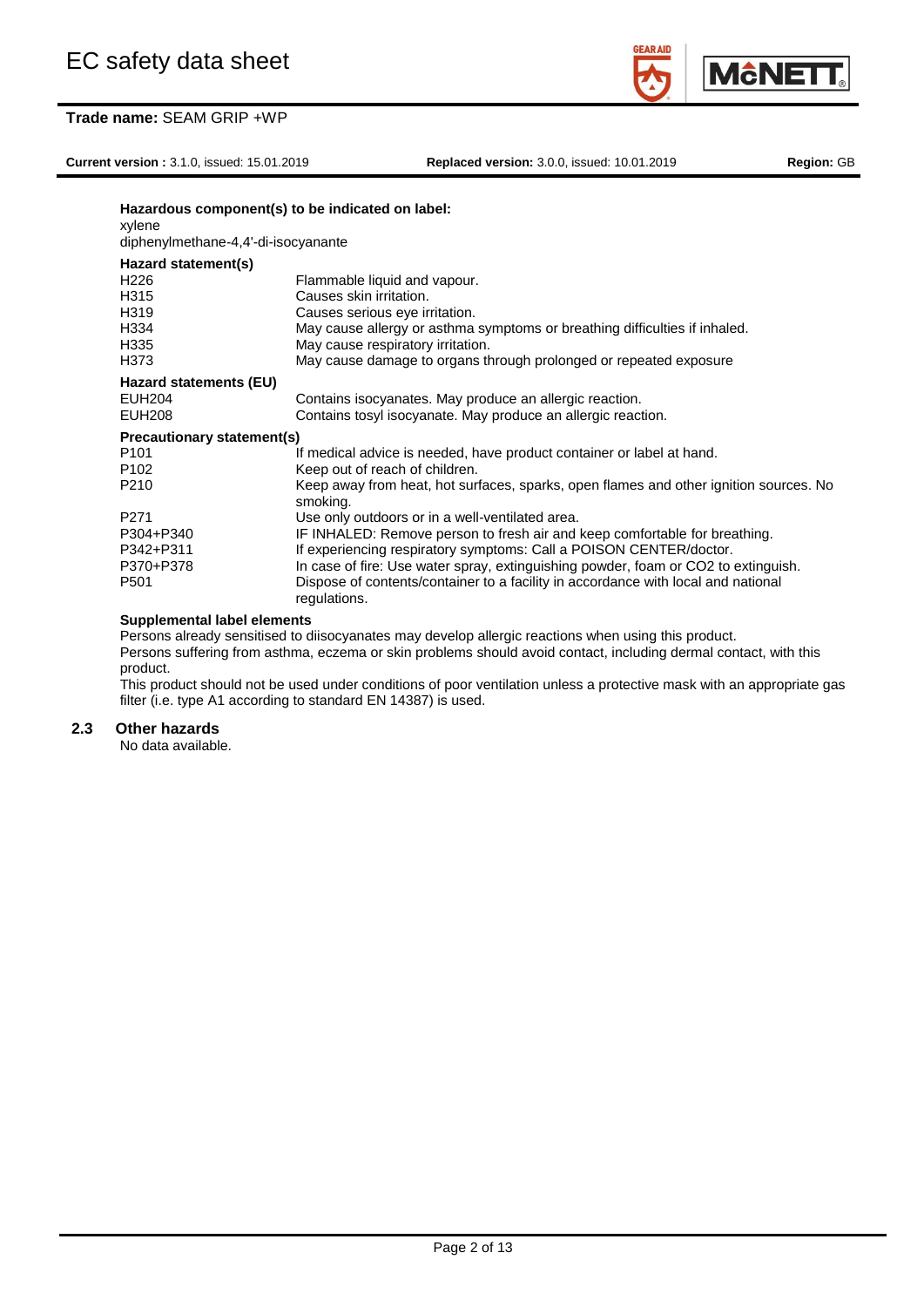**Current version :** 3.1.0, issued: 15.01.2019 **Replaced version:** 3.0.0, issued: 10.01.2019 **Region:** GB

**M**ċNE

## **SECTION 3: Composition/information on ingredients**

### **3.1 Substances**

Not applicable. The product is not a substance.

### **3.2 Mixtures**

#### **Hazardous ingredients**

| <b>No</b>      | <b>Substance name</b>               |                                     | <b>Additional information</b> |                      |       |               |
|----------------|-------------------------------------|-------------------------------------|-------------------------------|----------------------|-------|---------------|
|                | CAS/EC/Index/                       | Classification (EC) 1272/2008 (CLP) |                               | <b>Concentration</b> |       | $\frac{0}{0}$ |
|                | <b>REACH no</b>                     |                                     |                               |                      |       |               |
| $\mathbf{1}$   | xylene                              |                                     |                               |                      |       |               |
|                | 1330-20-7                           | STOT RE 2; H373                     | $>=$                          | $25.00 - c$          | 50.00 | $%$ -b.w.     |
|                | 215-535-7                           | Flam. Lig. 3; H226                  |                               |                      |       |               |
|                | 601-022-00-9                        | Asp. Tox. 1; H304                   |                               |                      |       |               |
|                | 01-2119488216-32                    | Acute Tox. 4: H312                  |                               |                      |       |               |
|                |                                     | Skin Irrit. 2; H315                 |                               |                      |       |               |
|                |                                     | Eye Irrit. 2; H319                  |                               |                      |       |               |
|                |                                     | <b>STOT SE 3: H335</b>              |                               |                      |       |               |
|                |                                     | Acute Tox. 4; H332                  |                               |                      |       |               |
| $\overline{2}$ | ethylbenzene                        |                                     |                               |                      |       |               |
|                | $100 - 41 - 4$                      | Acute Tox. 4*; H332                 | $>=$                          | $5.00 - c$           | 10.00 | $%$ -b.w.     |
|                | 202-849-4                           | Asp. Tox. 1; H304                   |                               |                      |       |               |
|                | 601-023-00-4                        | Flam. Liq. 2; H225                  |                               |                      |       |               |
|                | 01-2119489370-35                    | STOT RE 2; H373                     |                               |                      |       |               |
| 3              | diphenylmethane-4,4'-di-isocyanante |                                     |                               |                      |       |               |
|                | 101-68-8                            | Acute Tox. 4; H332                  | $\overline{\phantom{0}}$      | 2.50                 |       | $%$ -b.w.     |
|                | 202-966-0                           | Carc. 2; H351                       |                               |                      |       |               |
|                | 615-005-00-9                        | Eye Irrit. 2; H319                  |                               |                      |       |               |
|                | 01-2119457014-47                    | Resp. Sens. 1; H334                 |                               |                      |       |               |
|                |                                     | Skin Irrit. 2; H315                 |                               |                      |       |               |
|                |                                     | Skin Sens. 1; H317                  |                               |                      |       |               |
|                |                                     | <b>STOT RE 2; H373i</b>             |                               |                      |       |               |
|                |                                     | STOT SE 3; H335                     |                               |                      |       |               |
| $\overline{4}$ | tosyl isocyanate                    |                                     |                               |                      |       |               |
|                | 4083-64-1                           | <b>EUH014</b>                       | $\overline{\phantom{0}}$      | 0.50                 |       | $%$ -b.w.     |
|                | 223-810-8                           | Eye Irrit. 2; H319                  |                               |                      |       |               |
|                | 615-012-00-7                        | Resp. Sens. 1; H334                 |                               |                      |       |               |
|                |                                     | Skin Irrit. 2; H315                 |                               |                      |       |               |
|                |                                     | STOT SE 3; H335                     |                               |                      |       |               |

Full Text for all H-phrases and EUH-phrases: pls. see section 16

(\*,\*\*,\*\*\*,\*\*\*\*) Detailed explanation pls. refer to CLP regulation No. 1272/2008, annex VI, 1.2

| <b>No</b> | <b>Note</b>    | <b>Specific concentration limits</b>                                                                                                  | <b>M-factor</b><br>(acute) | <b>M-factor</b><br>(chronic) |
|-----------|----------------|---------------------------------------------------------------------------------------------------------------------------------------|----------------------------|------------------------------|
|           |                | STOT RE 2; H373: $C \ge 10\%$                                                                                                         |                            |                              |
|           | C <sub>2</sub> | Resp. Sens. 1; H334: $C \ge 0.1\%$<br>Eye Irrit. 2; H319: $C \ge 5\%$<br>Skin Irrit. 2; H315: C >= 5%<br>STOT SE 3; H335: $C \ge 5\%$ |                            |                              |
| 4         |                | Eye Irrit. 2; H319: $C \ge 5\%$<br>Skin Irrit. 2; H315: C >= 5%<br>STOT SE 3; H335: C >= 5%                                           |                            |                              |

Full text for the notes: pls. see section 16 "Notes relating to the identification, classification and labelling of substances ((EC) No 1272/2008, Annex VI)".

| No   Route, target organ, concrete effect |
|-------------------------------------------|
| H373                                      |
| -; hearing organs; -                      |
| H373i                                     |
| inhalational; -: -                        |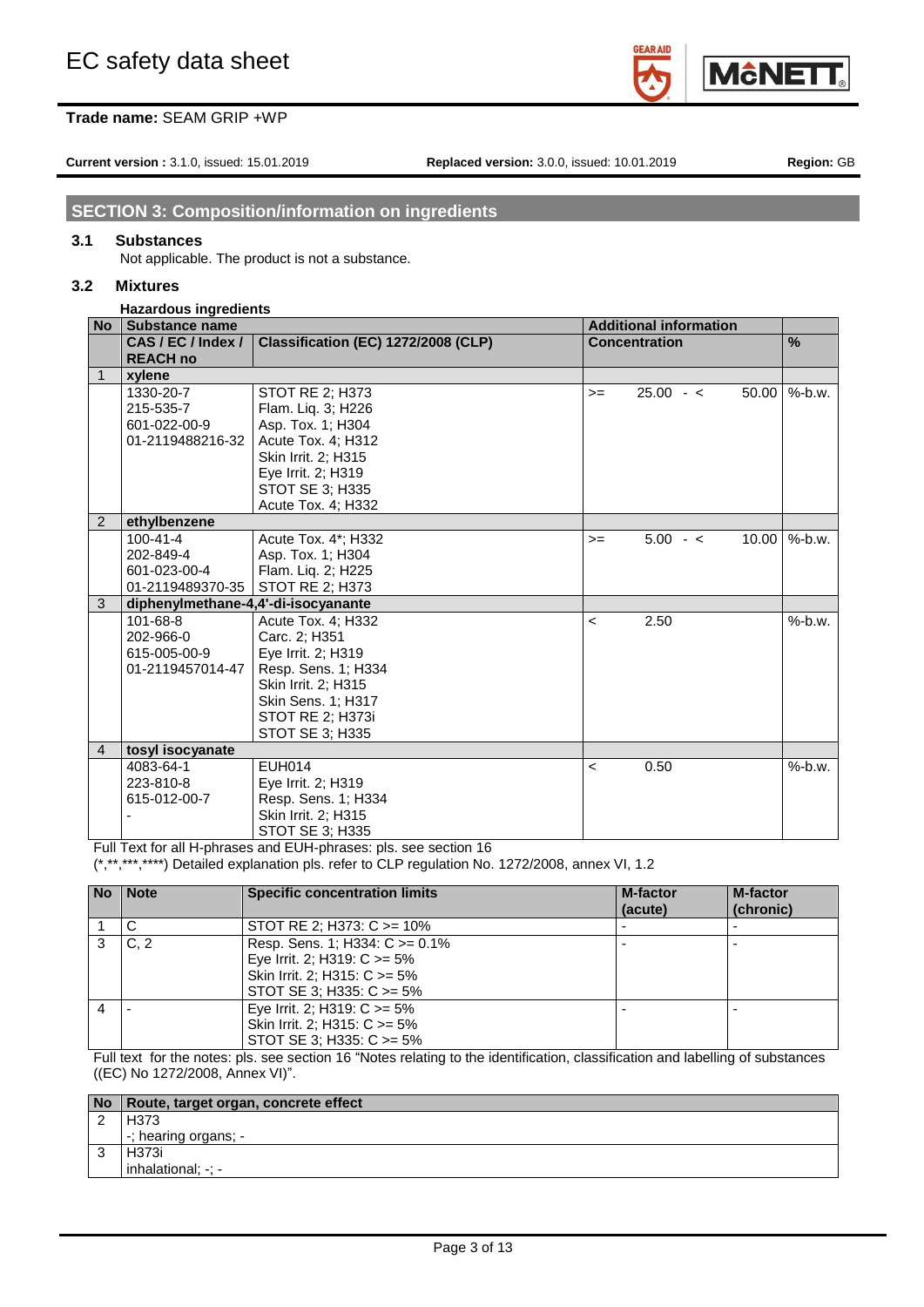**Current version :** 3.1.0, issued: 15.01.2019 **Replaced version:** 3.0.0, issued: 10.01.2019 **Region:** GB

**MANE** 

### **SECTION 4: First aid measures**

#### **4.1 Description of first aid measures**

#### **General information**

Remove contaminated clothing and shoes immediately, and launder thoroughly before reusing. In case of persisting adverse effects, consult a physician.

# **After inhalation**

Ensure supply of fresh air. Remove affected person from the immediate area. If unconscious place in recovery position and seek medical advice.

#### **After skin contact**

When in contact with the skin, clean with soap and water.

#### **After eye contact**

Remove contact lenses. Rinse eye thoroughly under running water keeping eyelids wide open and protecting the unaffected eye (at least 10 to 15 minutes). Get medical attention if pain still persists.

#### **After ingestion**

Do not induce vomiting. Call a doctor immediately.

- **4.2 Most important symptoms and effects, both acute and delayed** No data available.
- **4.3 Indication of any immediate medical attention and special treatment needed** No data available.

## **SECTION 5: Firefighting measures**

#### **5.1 Extinguishing media**

## **Suitable extinguishing media**

Alcohol-resistant foam; Carbon dioxide; Extinguishing powder; Water spray jet

#### **Unsuitable extinguishing media**

High power water jet

#### **5.2 Special hazards arising from the substance or mixture**

When heating or in case of fire formation of toxic gases. In the event of fire, the following can be released: Carbon monoxide (CO); Carbon dioxide (CO2); Nitrogen oxides (NOx); Nitrous oxides (NOx)

#### **5.3 Advice for firefighters**

Use self-contained breathing apparatus. Wear protective clothing.

### **SECTION 6: Accidental release measures**

#### **6.1 Personal precautions, protective equipment and emergency procedures**

#### **For non-emergency personnel**

Refer to protective measures listed in sections 7 and 8.

#### **For emergency responders**

No data available. Personal protective equipment (PPE) - see Section 8.

#### **6.2 Environmental precautions**

Do not discharge into the drains/surface waters/groundwater.

**6.3 Methods and material for containment and cleaning up** Take up with absorbent material (e.g., sand, kieselguhr, universal binder). When picked up, treat material as prescribed under heading "Disposal considerations".

#### **6.4 Reference to other sections**

No data available.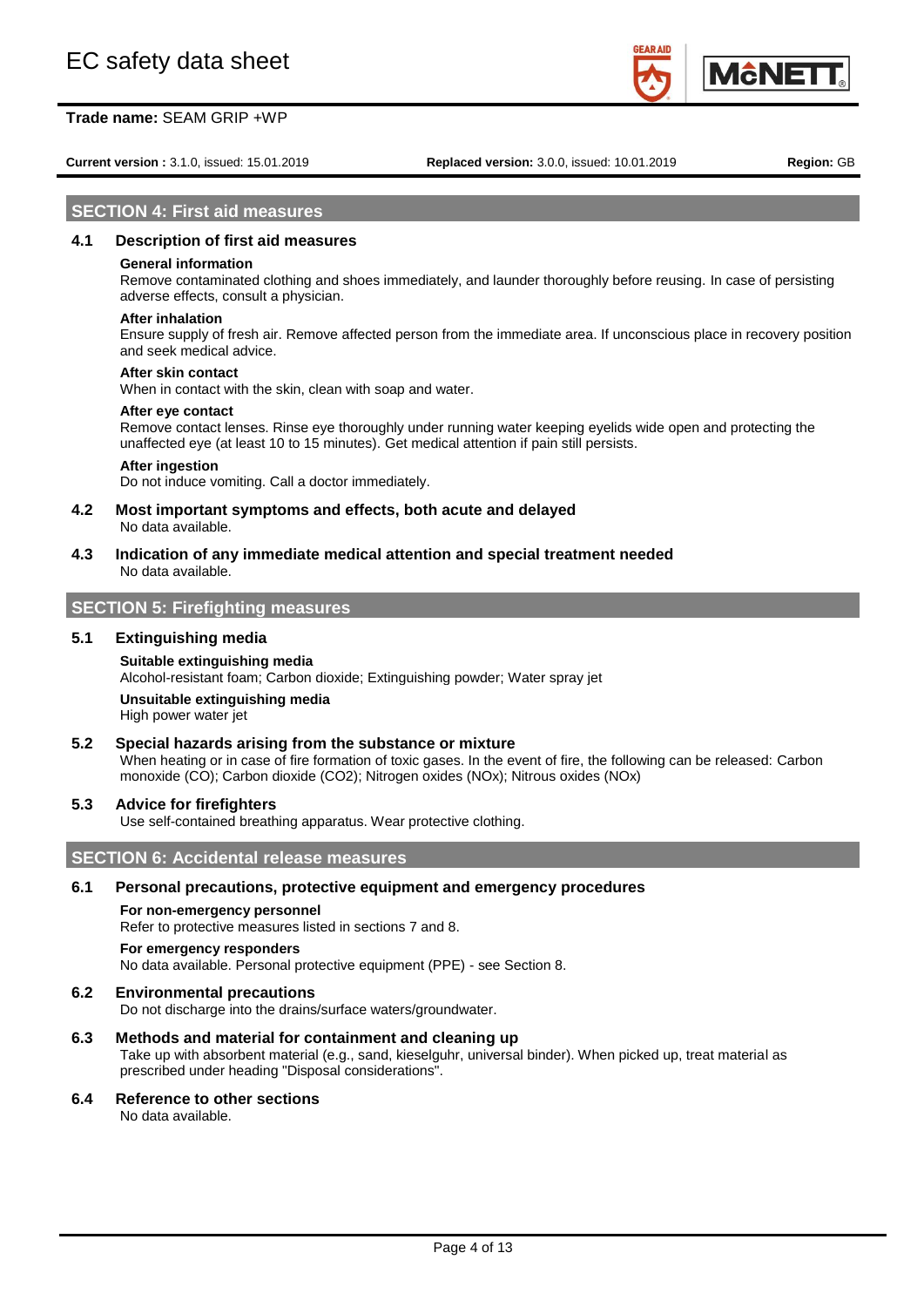**Current version :** 3.1.0, issued: 15.01.2019 **Replaced version:** 3.0.0, issued: 10.01.2019 **Region:** GB

**M**cNE

## **SECTION 7: Handling and storage**

## **7.1 Precautions for safe handling**

#### **Advice on safe handling**

Provide good ventilation at the work area (local exhaust ventilation, if necessary). Product inherent handling risks must be minimised taking the appropriate measures for protection and preventive actions. The working process should be designed to rule out the release of hazardous substances or skin contact as far it is possible by the state of the art.

#### **General protective and hygiene measures**

Keep away from food, drink and animal feeding stuffs. Do not eat, drink or smoke during work time. After worktime and during work intervals the affected skin areas must be thoroughly cleaned. Avoid contact with eyes and skin. Remove soiled or soaked clothing immediately. Do not inhale vapours. Provide eye wash fountain in work area.

#### **Advice on protection against fire and explosion**

Pay attention to general rules of internal fire prevention. Keep away from ignition sources and provide for good ventilation. Take precautionary measures against static charges. Vapours can form an explosive mixture with air.

#### **7.2 Conditions for safe storage, including any incompatibilities**

#### **Technical measures and storage conditions**

Keep container tightly closed and dry in a cool, well-ventilated place. Keep from freezing. Protect from heat and direct sunlight.

## **Requirements for storage rooms and vessels**

Containers which are opened must be carefully resealed.

#### **Advice on storage assembly**

Do not store together with: Acids; Bases; Amines; Alcohols

## **7.3 Specific end use(s)**

No data available.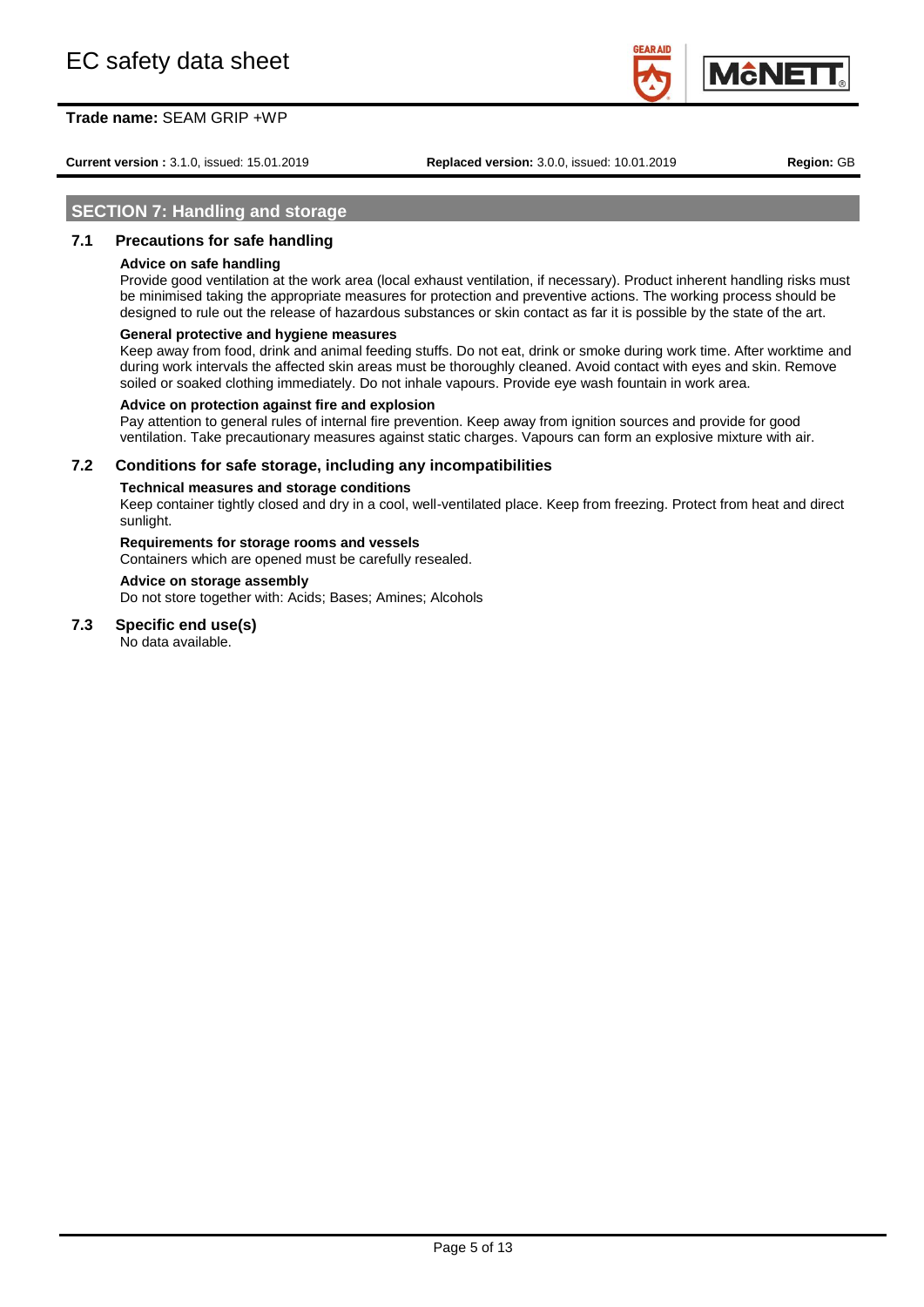

**Current version :** 3.1.0, issued: 15.01.2019 **Replaced version:** 3.0.0, issued: 10.01.2019 **Region:** GB

# **SECTION 8: Exposure controls/personal protection**

## **8.1 Control parameters**

## **Occupational exposure limit values**

| <b>No</b>      | <b>Substance name</b>                                    | CAS no.        |                   | EC no.    |     |
|----------------|----------------------------------------------------------|----------------|-------------------|-----------|-----|
| 1              | xylene                                                   | 1330-20-7      |                   | 215-535-7 |     |
|                | 2000/39/EC                                               |                |                   |           |     |
|                | Xylene, mixed isomers, pure                              |                |                   |           |     |
|                | WEL short-term (15 min reference period)                 | 442            | mq/m <sup>3</sup> | 100       | ppm |
|                | WEL long-term (8-hr TWA reference period)                | 221            | mg/m <sup>3</sup> | 50        | ppm |
|                | Skin resorption / sensibilisation                        | Skin           |                   |           |     |
|                | List of approved workplace exposure limits (WELs) / EH40 |                |                   |           |     |
|                | Xylene, o-, m-, p- or mixed isomers                      |                |                   |           |     |
|                | WEL short-term (15 min reference period)                 | 441            | mg/m <sup>3</sup> | 100       | ppm |
|                | WEL long-term (8-hr TWA reference period)                | 220            | mg/m <sup>3</sup> | 50        | ppm |
|                | Comments                                                 | Sk.BMGV        |                   |           |     |
| $\overline{2}$ | ethylbenzene                                             | $100 - 41 - 4$ |                   | 202-849-4 |     |
|                | 2000/39/EC                                               |                |                   |           |     |
|                | Ethylbenzene                                             |                |                   |           |     |
|                | WEL short-term (15 min reference period)                 | 884            | mg/m <sup>3</sup> | 200       | ppm |
|                | WEL long-term (8-hr TWA reference period)                | 442            | mg/m <sup>3</sup> | 100       | ppm |
|                | Skin resorption / sensibilisation                        | Skin           |                   |           |     |
|                | List of approved workplace exposure limits (WELs) / EH40 |                |                   |           |     |
|                | Ethylbenzene                                             |                |                   |           |     |
|                | WEL short-term (15 min reference period)                 | 552            | mg/m <sup>3</sup> | 125       | ppm |
|                | WEL long-term (8-hr TWA reference period)                | 441            | ma/m <sup>3</sup> | 100       | ppm |
|                | Comments                                                 | Sk             |                   |           |     |
| $\mathbf{3}$   | diphenylmethane-4,4'-di-isocyanante                      | 101-68-8       |                   | 202-966-0 |     |
|                | List of approved workplace exposure limits (WELs) / EH40 |                |                   |           |     |
|                | Isocyanates, all (as -NCO) Exept methyl isocyanate       |                |                   |           |     |
|                | WEL short-term (15 min reference period)                 | 0.07           | mg/m <sup>3</sup> |           |     |
|                | WEL long-term (8-hr TWA reference period)                | 0.02           | mg/m <sup>3</sup> |           |     |
|                | Comments                                                 | Sen            |                   |           |     |

## **DNEL, DMEL and PNEC values**

### **DNEL values (worker)**

| <b>No</b> | Substance name                                             |                     |  | CAS / EC no |                   |
|-----------|------------------------------------------------------------|---------------------|--|-------------|-------------------|
|           | <b>Effect</b><br>Route of exposure<br><b>Exposure time</b> |                     |  | Value       |                   |
|           | xvlene                                                     |                     |  | 1330-20-7   |                   |
|           |                                                            |                     |  | 215-535-7   |                   |
|           | dermal                                                     | Long term (chronic) |  | 180         | mg/kg/day         |
|           | inhalative                                                 | Short term (acut)   |  | 289         | ma/m <sup>3</sup> |
|           | inhalative                                                 | Long term (chronic) |  |             | ma/m <sup>3</sup> |

## **DNEL value (consumer)**

| <b>No</b> | Substance name           |                      |               | CAS / EC no |                   |
|-----------|--------------------------|----------------------|---------------|-------------|-------------------|
|           | <b>Route of exposure</b> | <b>Exposure time</b> | <b>Effect</b> | Value       |                   |
|           | xvlene                   |                      |               | 1330-20-7   |                   |
|           |                          |                      |               | 215-535-7   |                   |
|           | oral                     | Long term (chronic)  |               | 1.6         | mg/kg/day         |
|           | dermal                   | Long term (chronic)  |               | 108         | mg/kg/day         |
|           | inhalative               | Short term (acut)    |               | 174         | mq/m <sup>3</sup> |
|           | inhalative               | Long term (chronic)  |               | 14.8        | mg/m <sup>3</sup> |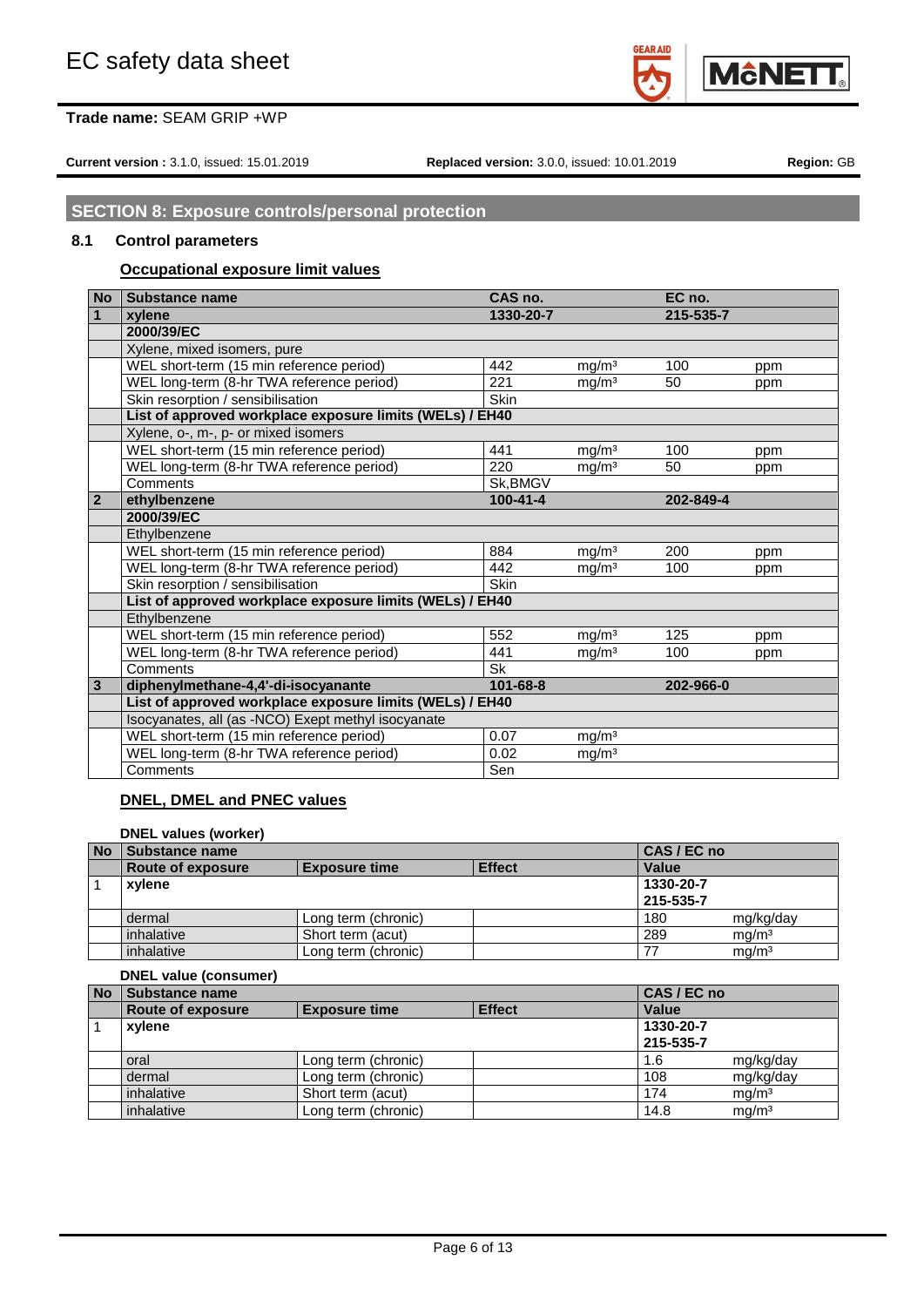

**Current version :** 3.1.0, issued: 15.01.2019 **Replaced version:** 3.0.0, issued: 10.01.2019 **Region:** GB

|           | <b>PNEC values</b>     |                          |             |       |  |  |  |
|-----------|------------------------|--------------------------|-------------|-------|--|--|--|
| <b>No</b> | <b>Substance name</b>  |                          | CAS / EC no |       |  |  |  |
|           | ecological compartment | <b>Type</b>              | Value       |       |  |  |  |
|           | xylene                 |                          | 1330-20-7   |       |  |  |  |
|           |                        |                          | 215-535-7   |       |  |  |  |
|           | water                  | fresh water              | 0.327       | mg/L  |  |  |  |
|           | water                  | marine water             | 0.327       | mg/L  |  |  |  |
|           | water                  | fresh water sediment     | 12.46       | mg/kg |  |  |  |
|           | water                  | marine water sediment    | 12.46       | mg/kg |  |  |  |
|           | soil                   | $\overline{\phantom{0}}$ | 2.31        | mg/kg |  |  |  |
|           | sewage treatment plant | $\overline{\phantom{a}}$ | 6.58        | mg/L  |  |  |  |

#### **8.2 Exposure controls**

**Appropriate engineering controls** No data available.

#### **Personal protective equipment**

#### **Respiratory protection**

If workplace exposure limits are exceeded, a respiration protection approved for this particular job must be worn. In case of aerosol and mist formation, take appropriate measures for breathing protection in the event workplace threshold values are not specified.

Respirator **A2** (DIN EN 14387 / DIN EN 141)

### **Eye / face protection**

Safety glasses (EN 166)

#### **Hand protection**

Sufficient protection is given wearing suitable protective gloves checked according to i.e. EN 374, in the event of risk of skin contact with the product. Before use, the protective gloves should be tested in any case for its specific workstation suitability (i.e. mechanical resistance, product compatibility and antistatic properties). Adhere to the manufacturer's instructions and information relating to the use, storage, care and replacement of protective gloves. Protective gloves shall be replaced immediately when physically damaged or worn. Design operations thus to avoid permanent use of protective gloves. Appropriate Material nitrile rubber Material thickness and the motion of the material thickness and the motion of the material of the material of  $\sim$  0.8 mm

#### **Other**

Chemical-resistant work clothes.

**Environmental exposure controls**

No data available.

## **SECTION 9: Physical and chemical properties**

## **9.1 Information on basic physical and chemical properties**

| <b>Form/Colour</b>                   |     |    |  |
|--------------------------------------|-----|----|--|
| pasty                                |     |    |  |
| colourless                           |     |    |  |
| <b>Odour</b>                         |     |    |  |
| characteristic                       |     |    |  |
| <b>Odour threshold</b>               |     |    |  |
| No data available                    |     |    |  |
| pH value                             |     |    |  |
| No data available                    |     |    |  |
| <b>Boiling point / boiling range</b> |     |    |  |
| Value                                | 139 | °C |  |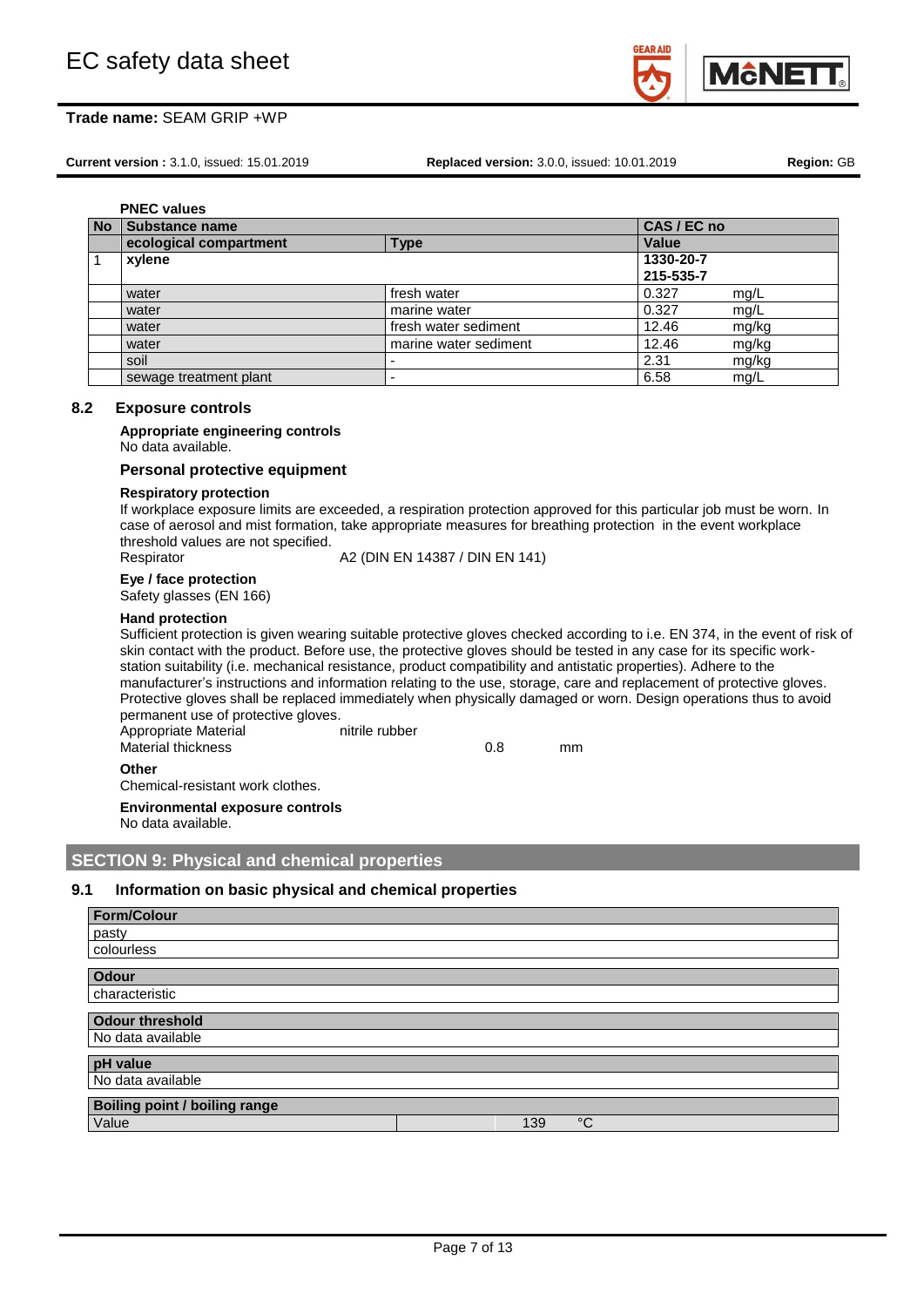

**Current version :** 3.1.0, issued: 15.01.2019 **Replaced version:** 3.0.0, issued: 10.01.2019 **Region:** GB

|                         | Melting point / melting range<br>No data available |             |           |                   |                 |  |
|-------------------------|----------------------------------------------------|-------------|-----------|-------------------|-----------------|--|
|                         | Decomposition point / decomposition range          |             |           |                   |                 |  |
|                         | No data available                                  |             |           |                   |                 |  |
|                         | <b>Flash point</b>                                 |             |           |                   |                 |  |
| Value                   |                                                    |             | 25        | $\rm ^{\circ}C$   |                 |  |
|                         | Ignition temperature                               |             |           |                   |                 |  |
| Value                   |                                                    |             | 430       | $^{\circ}C$       |                 |  |
|                         | <b>Auto-ignition temperature</b>                   |             |           |                   |                 |  |
|                         | No data available                                  |             |           |                   |                 |  |
|                         | <b>Oxidising properties</b>                        |             |           |                   |                 |  |
|                         | No data available                                  |             |           |                   |                 |  |
|                         | <b>Explosive properties</b>                        |             |           |                   |                 |  |
|                         | No data available                                  |             |           |                   |                 |  |
|                         | <b>Flammability (solid, gas)</b>                   |             |           |                   |                 |  |
|                         | No data available                                  |             |           |                   |                 |  |
|                         | Lower flammability or explosive limits             |             |           |                   |                 |  |
| Value                   |                                                    |             | 1.0       | % vol             |                 |  |
|                         | <b>Upper flammability or explosive limits</b>      |             |           |                   |                 |  |
| Value                   |                                                    |             | 7.8       | % vol             |                 |  |
|                         | Vapour pressure                                    |             |           |                   |                 |  |
| Value                   |                                                    |             | $9\,$     | hPa               |                 |  |
|                         | Reference temperature                              |             | 20        | $\rm ^{\circ}C$   |                 |  |
|                         | <b>Vapour density</b>                              |             |           |                   |                 |  |
|                         | No data available                                  |             |           |                   |                 |  |
|                         | <b>Evaporation rate</b><br>No data available       |             |           |                   |                 |  |
|                         |                                                    |             |           |                   |                 |  |
|                         | <b>Relative density</b><br>No data available       |             |           |                   |                 |  |
|                         |                                                    |             |           |                   |                 |  |
| <b>Density</b><br>Value |                                                    |             | 0.96      | g/cm <sup>3</sup> |                 |  |
|                         | Reference temperature                              |             | 20        | $\rm ^{\circ}C$   |                 |  |
|                         | Solubility in water                                |             |           |                   |                 |  |
|                         | Comments                                           | insoluble   |           |                   |                 |  |
|                         | <b>Solubility(ies)</b>                             |             |           |                   |                 |  |
|                         | No data available                                  |             |           |                   |                 |  |
|                         | Soluble in                                         |             |           |                   |                 |  |
|                         | hydrocarbons                                       |             |           |                   |                 |  |
|                         | <b>Partition coefficient: n-octanol/water</b>      |             |           |                   |                 |  |
| No <sub>1</sub>         | <b>Substance name</b>                              |             | CAS no.   |                   | EC no.          |  |
| $\mathbf{1}$            | xylene                                             |             | 1330-20-7 |                   | 215-535-7       |  |
| log Pow                 | Reference temperature                              |             |           | 3.12<br>20        | $\rm ^{\circ}C$ |  |
| Source                  |                                                    | <b>ECHA</b> |           |                   |                 |  |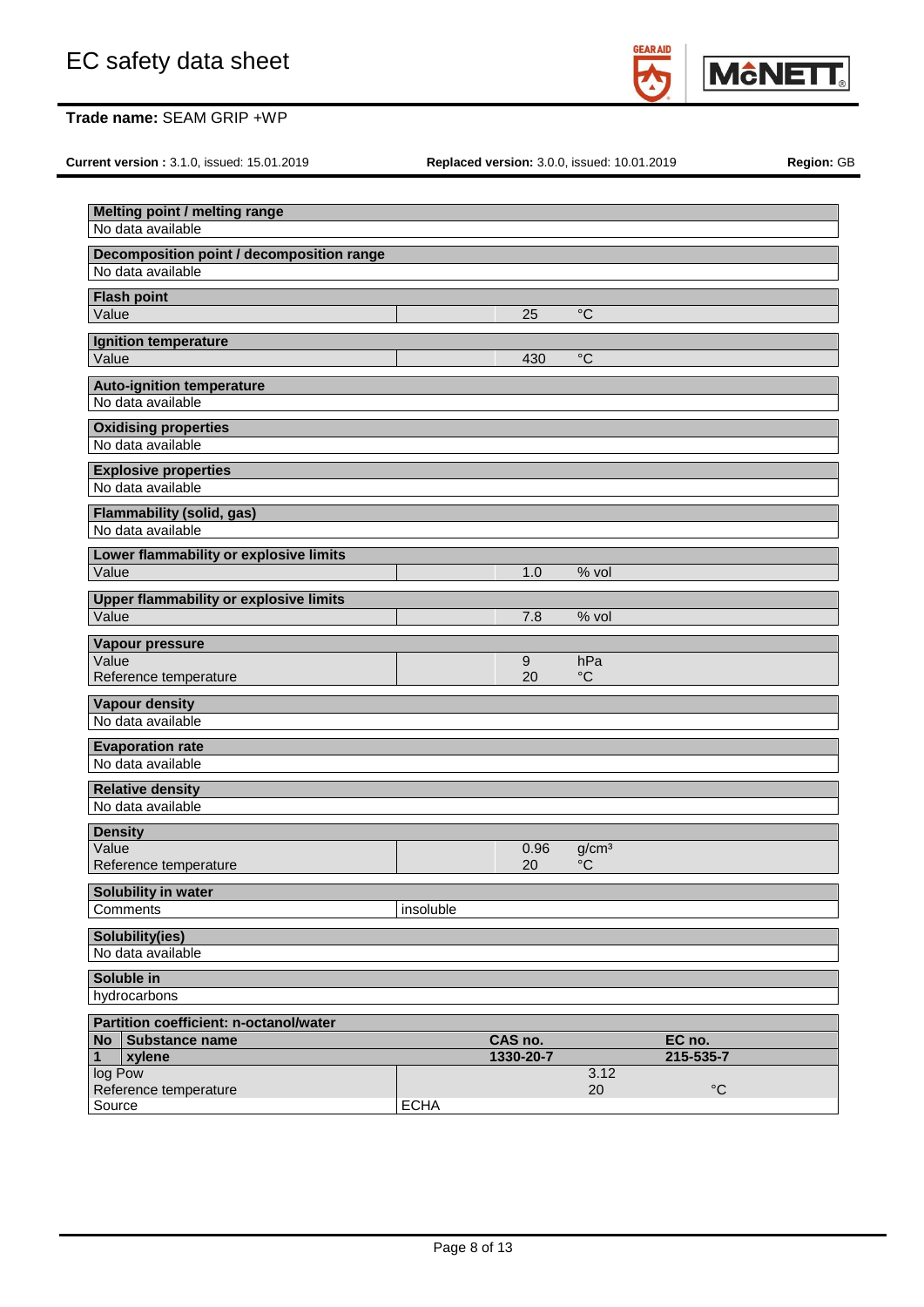

**Current version :** 3.1.0, issued: 15.01.2019 **Replaced version:** 3.0.0, issued: 10.01.2019 **Region:** GB

| <b>Viscosity</b>       |                   |       |               |
|------------------------|-------------------|-------|---------------|
| Value                  |                   | 20000 | mPa*s         |
| Reference temperature  |                   | 20    | $^{\circ}C$   |
| <b>Type</b>            | dynamic           |       |               |
| Method                 | <b>Brookfield</b> |       |               |
|                        |                   |       |               |
| <b>Solvent content</b> |                   |       |               |
| Value                  |                   | 40.0  | $\frac{9}{6}$ |

### **9.2 Other information**

**Other information**

No data available.

## **SECTION 10: Stability and reactivity**

#### **10.1 Reactivity**

No data available.

### **10.2 Chemical stability**

Stable under recommended storage and handling conditions (See section 7).

## **10.3 Possibility of hazardous reactions**

When heating the product, explosive vapour-air mixtures can be formed.

## **10.4 Conditions to avoid**

Heat, naked flames and other ignition sources. Moisture.

#### **10.5 Incompatible materials**

Acids; Alcohols; Bases; Amines; The product reacts slowly with water resulting in evolution of carbon dioxide. In closed containers, pressure build up could result distortion blowing and in extreme cases bursting of the container.

# **10.6 Hazardous decomposition products**

In case of fire: see section 5.

## **SECTION 11: Toxicological information**

#### **11.1 Information on toxicological effects**

|                  | <b>Acute oral toxicity</b>                                            |                                                                       |                  |
|------------------|-----------------------------------------------------------------------|-----------------------------------------------------------------------|------------------|
| <b>No</b>        | <b>Substance name</b>                                                 | CAS no.                                                               | EC no.           |
|                  | xylene                                                                | 1330-20-7                                                             | 215-535-7        |
| LD <sub>50</sub> |                                                                       | 3523                                                                  | mg/kg bodyweight |
| <b>Species</b>   |                                                                       | rat                                                                   |                  |
| Method           |                                                                       | EU Method B.1                                                         |                  |
| Source           |                                                                       | <b>ECHA</b>                                                           |                  |
|                  |                                                                       |                                                                       |                  |
|                  | Acute dermal toxicity (result of the ATE calculation for the mixture) |                                                                       |                  |
| <b>No</b>        | <b>Product Name</b>                                                   |                                                                       |                  |
|                  | <b>SEAM GRIP +WP</b>                                                  |                                                                       |                  |
|                  | Product Item Code: 11541, 004000, 10515, 10592                        |                                                                       |                  |
|                  | Comments                                                              | The result of the applied calculation method according to the         |                  |
|                  |                                                                       | European Regulation (EC) 1272/2008 (CLP), Paragraph 3.1.3.6,          |                  |
|                  |                                                                       | Part 3 of Annex I is outside the values that imply a classification / |                  |

labelling of this mixture according to table 3.1.1 defining the

respective categories (ATE dermal > 2000 mg/kg).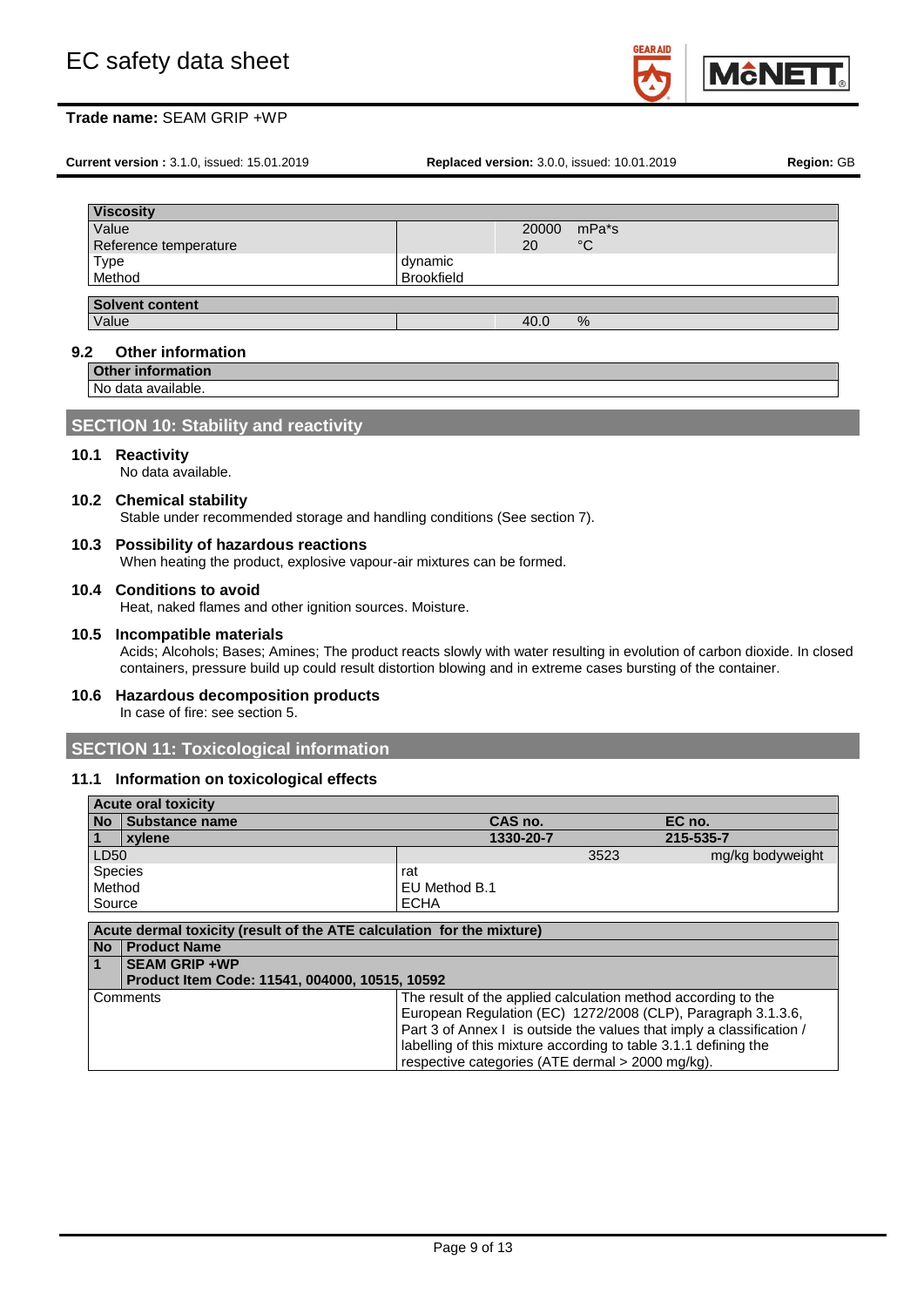

**Current version :** 3.1.0, issued: 15.01.2019 **Replaced version:** 3.0.0, issued: 10.01.2019 **Region:** GB

|                                                                                                                       | <b>Acute dermal toxicity</b>                                                               |                                                                       |      |           |
|-----------------------------------------------------------------------------------------------------------------------|--------------------------------------------------------------------------------------------|-----------------------------------------------------------------------|------|-----------|
|                                                                                                                       | No data available                                                                          |                                                                       |      |           |
|                                                                                                                       | Acute inhalational toxicity (result of the ATE calculation for the mixture)                |                                                                       |      |           |
| No <sub>1</sub>                                                                                                       | <b>Product Name</b>                                                                        |                                                                       |      |           |
| 1                                                                                                                     | <b>SEAM GRIP +WP</b>                                                                       |                                                                       |      |           |
|                                                                                                                       | Product Item Code: 11541, 004000, 10515, 10592                                             |                                                                       |      |           |
|                                                                                                                       | Comments                                                                                   | The result of the applied calculation method according to the         |      |           |
|                                                                                                                       |                                                                                            | European Regulation (EC) 1272/2008 (CLP), Paragraph 3.1.3.6,          |      |           |
|                                                                                                                       |                                                                                            | Part 3 of Annex I is outside the values that imply a classification / |      |           |
|                                                                                                                       |                                                                                            | labelling of this mixture according to table 3.1.1 defining the       |      |           |
|                                                                                                                       |                                                                                            | respective categories (ATE for inhalation: > 20.000 ppmV (gases), >   |      |           |
|                                                                                                                       |                                                                                            | 20 mg/l (vapours), > 5 mg/l (dusts/mists).                            |      |           |
|                                                                                                                       | <b>Acute inhalational toxicity</b>                                                         |                                                                       |      |           |
|                                                                                                                       | No Substance name                                                                          | CAS no.                                                               |      | EC no.    |
| 1                                                                                                                     | xylene                                                                                     | 1330-20-7                                                             |      | 215-535-7 |
| <b>LC50</b>                                                                                                           |                                                                                            |                                                                       | 6700 | ppmV      |
|                                                                                                                       | Duration of exposure                                                                       |                                                                       | 4    | h.        |
|                                                                                                                       | State of aggregation                                                                       | Vapour                                                                |      |           |
| Species                                                                                                               |                                                                                            | rat                                                                   |      |           |
| Method                                                                                                                |                                                                                            | EU Method B.2                                                         |      |           |
| Source                                                                                                                |                                                                                            | <b>ECHA</b>                                                           |      |           |
|                                                                                                                       | <b>Skin corrosion/irritation</b>                                                           |                                                                       |      |           |
|                                                                                                                       | No data available                                                                          |                                                                       |      |           |
|                                                                                                                       |                                                                                            |                                                                       |      |           |
|                                                                                                                       | Serious eye damage/irritation                                                              |                                                                       |      |           |
|                                                                                                                       | No data available                                                                          |                                                                       |      |           |
|                                                                                                                       | <b>Respiratory or skin sensitisation</b>                                                   |                                                                       |      |           |
|                                                                                                                       | No data available                                                                          |                                                                       |      |           |
|                                                                                                                       |                                                                                            |                                                                       |      |           |
|                                                                                                                       | <b>Germ cell mutagenicity</b><br>No Substance name                                         | CAS no.                                                               |      | EC no.    |
| $\mathbf{1}$                                                                                                          | xylene                                                                                     | 1330-20-7                                                             |      | 215-535-7 |
| Species                                                                                                               |                                                                                            | Chinese hamster Ovary (CHO)                                           |      |           |
| Source                                                                                                                |                                                                                            | <b>ECHA</b>                                                           |      |           |
|                                                                                                                       | Evaluation/classification                                                                  | Based on available data, the classification criteria are not met.     |      |           |
|                                                                                                                       |                                                                                            |                                                                       |      |           |
|                                                                                                                       | <b>Reproduction toxicity</b>                                                               |                                                                       |      |           |
|                                                                                                                       | No data available                                                                          |                                                                       |      |           |
|                                                                                                                       | <b>Carcinogenicity</b>                                                                     |                                                                       |      |           |
|                                                                                                                       | No Substance name                                                                          | CAS no.                                                               |      | EC no.    |
| 1                                                                                                                     | xylene                                                                                     | 1330-20-7                                                             |      | 215-535-7 |
| <b>Species</b>                                                                                                        |                                                                                            | mouse                                                                 |      |           |
| Source                                                                                                                |                                                                                            | <b>ECHA</b>                                                           |      |           |
|                                                                                                                       | Evaluation/classification                                                                  | Based on available data, the classification criteria are not met.     |      |           |
|                                                                                                                       | <b>STOT - single exposure</b>                                                              |                                                                       |      |           |
|                                                                                                                       | No data available                                                                          |                                                                       |      |           |
|                                                                                                                       |                                                                                            |                                                                       |      |           |
|                                                                                                                       | <b>STOT - repeated exposure</b>                                                            |                                                                       |      |           |
|                                                                                                                       | No data available                                                                          |                                                                       |      |           |
|                                                                                                                       | <b>Aspiration hazard</b>                                                                   |                                                                       |      |           |
|                                                                                                                       | No data available                                                                          |                                                                       |      |           |
|                                                                                                                       |                                                                                            |                                                                       |      |           |
|                                                                                                                       | Delayed and immediate effects as well as chronic effects from short and long-term exposure |                                                                       |      |           |
| Vapours and Mist cause irritation effects to the eyes and the respiratory tract. Has a degreasing effect on the skin. |                                                                                            |                                                                       |      |           |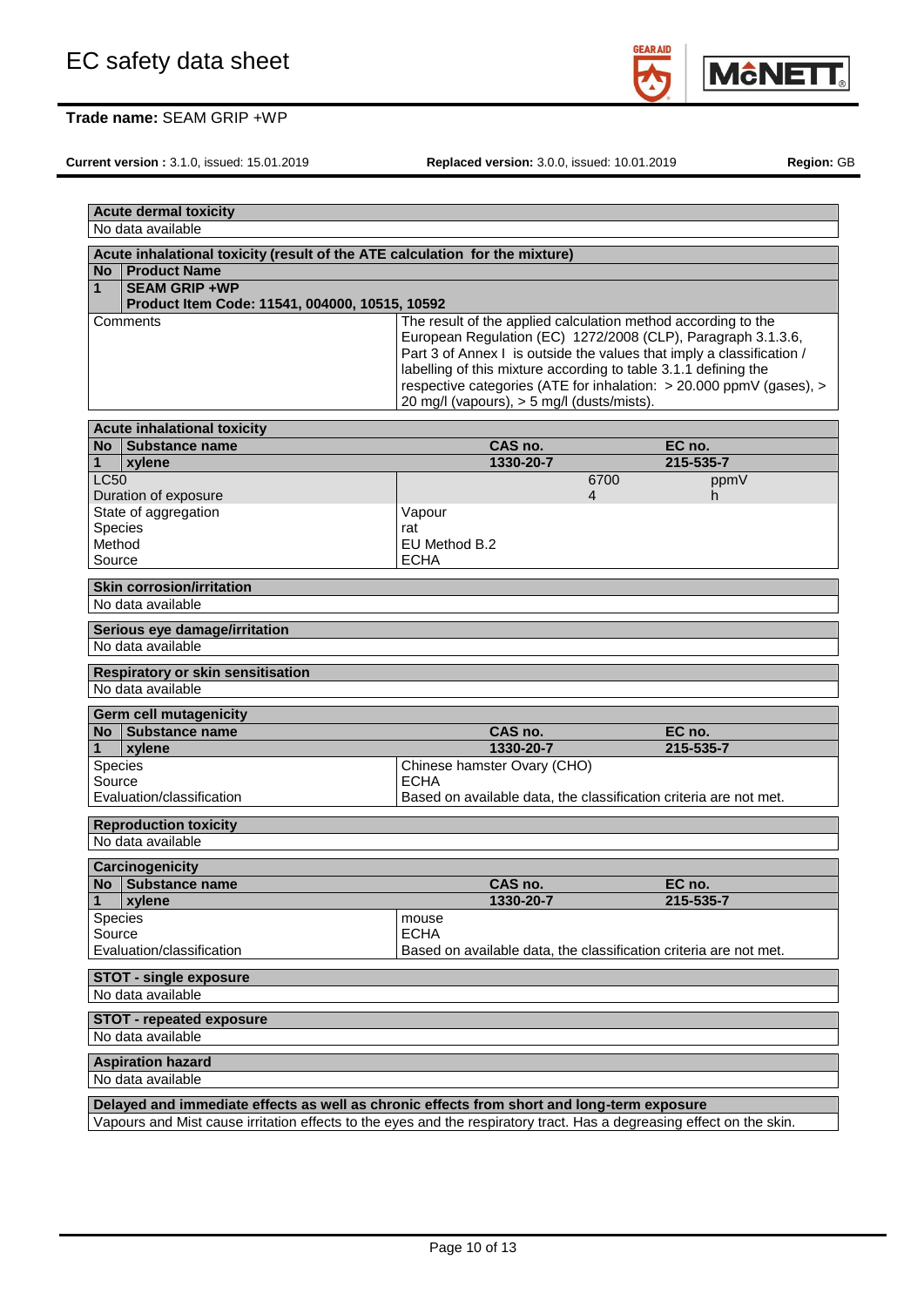

**Current version :** 3.1.0, issued: 15.01.2019 **Replaced version:** 3.0.0, issued: 10.01.2019 **Region:** GB

## **SECTION 12: Ecological information**

## **12.1 Toxicity**

| <b>Toxicity to fish (acute)</b>      |
|--------------------------------------|
| No data available                    |
| <b>Toxicity to fish (chronic)</b>    |
| No data available                    |
|                                      |
| <b>Toxicity to Daphnia (acute)</b>   |
| No data available                    |
| <b>Toxicity to Daphnia (chronic)</b> |
| No data available                    |
| <b>Toxicity to algae (acute)</b>     |
| No data available                    |
| <b>Toxicity to algae (chronic)</b>   |
| No data available                    |
| <b>Bacteria toxicity</b>             |
| No data available                    |

## **12.2 Persistence and degradability**

No data available.

### **12.3 Bioaccumulative potential**

| Partition coefficient: n-octanol/water |                       |             |      |           |
|----------------------------------------|-----------------------|-------------|------|-----------|
| <b>No</b>                              | <b>Substance name</b> | CAS no.     |      | EC no.    |
|                                        | xvlene                | 1330-20-7   |      | 215-535-7 |
| log Pow                                |                       |             | 3.12 |           |
| Reference temperature                  |                       |             | 20   | $\circ$   |
| Source                                 |                       | <b>ECHA</b> |      |           |

## **12.4 Mobility in soil**

No data available.

#### **12.5 Results of PBT and vPvB assessment** No data available.

**12.6 Other adverse effects**

No data available.

## **12.7 Other information**

## **Other information**

Do not discharge product unmonitored into the environment

## **SECTION 13: Disposal considerations**

### **13.1 Waste treatment methods**

#### **Product**

Allocation of a waste code number, according to the European Waste Catalogue, should be carried out in agreement with the regional waste disposal company.

#### **Packaging**

Contaminated packaging should be emptied as far as possible and after appropriate cleansing may be taken for reuse. Packaging that cannot be cleaned should be disposed of in agreement with the regional waste disposal company.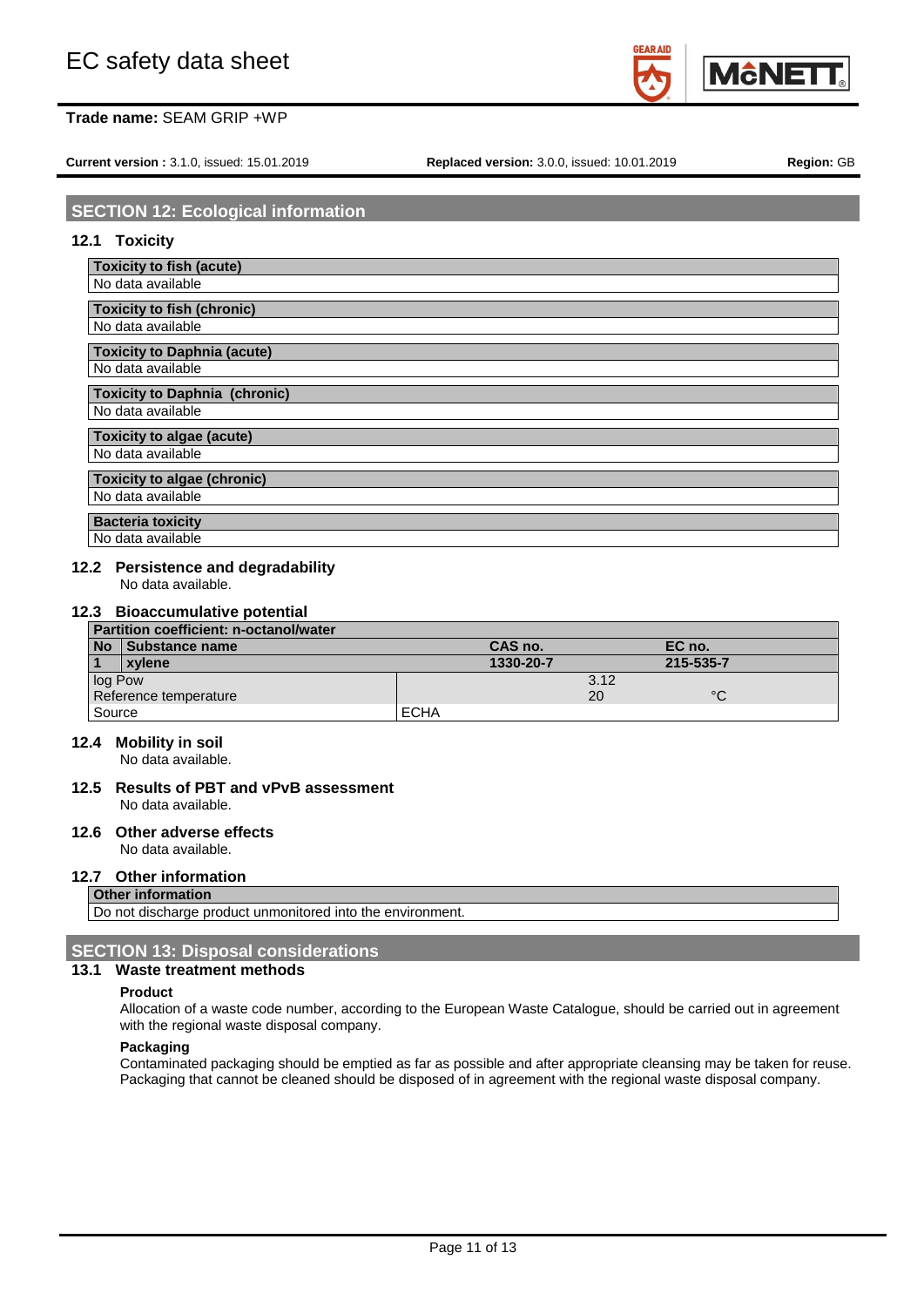

**Current version :** 3.1.0, issued: 15.01.2019 **Replaced version:** 3.0.0, issued: 10.01.2019 **Region:** GB

| <b>SECTION 14: Transport information</b> |                                                                                                                                                                                                        |                                                                                                                                                                                                                                                                                                                                            |  |
|------------------------------------------|--------------------------------------------------------------------------------------------------------------------------------------------------------------------------------------------------------|--------------------------------------------------------------------------------------------------------------------------------------------------------------------------------------------------------------------------------------------------------------------------------------------------------------------------------------------|--|
| 14.1                                     | <b>Transport ADR/RID/ADN</b><br>Class<br><b>Classification code</b><br>Packing group<br>Hazard identification no.<br>UN number<br>Proper shipping name<br>Tunnel restriction code<br>Label<br>Comments | 3<br>F <sub>1</sub><br>Ш<br>30<br><b>UN1133</b><br><b>ADHESIVES</b><br>D/E<br>3<br>Containers with a capacity <= 450 ltrs are not subject to ADR-regulations (refer to<br>2.2.3.1.5.                                                                                                                                                       |  |
| 14.2                                     | <b>Transport IMDG</b><br>Class<br>Packing group<br>UN number<br>Proper shipping name<br>EmS<br>Label<br>Comments                                                                                       | 3<br>Ш<br>UN1133<br>ADHESIVES<br>$F-E$ , S-D<br>3<br>Containers with a capacity <= 30 ltrs are not subjected to IMDG regulations,<br>chapter 4.1, 5.2 and 6.1 (see IMDG-Code 2.3.2.5)                                                                                                                                                      |  |
| 14.3                                     | <b>Transport ICAO-TI / IATA</b><br><b>Class</b><br>Packing group<br>UN number<br>Proper shipping name<br>Label                                                                                         | 3<br>III<br><b>UN1133</b><br>Adhesives<br>3                                                                                                                                                                                                                                                                                                |  |
|                                          | 14.4 Other information<br>No data available.                                                                                                                                                           |                                                                                                                                                                                                                                                                                                                                            |  |
|                                          | 14.5 Environmental hazards                                                                                                                                                                             | Information on environmental hazards, if relevant, please see 14.1 - 14.3.                                                                                                                                                                                                                                                                 |  |
| 14.6                                     | Special precautions for user<br>No data available.                                                                                                                                                     |                                                                                                                                                                                                                                                                                                                                            |  |
| 14.7                                     | Transport in bulk according to Annex II of Marpol and the IBC Code<br>Not relevant                                                                                                                     |                                                                                                                                                                                                                                                                                                                                            |  |
|                                          | <b>SECTION 15: Regulatory information</b>                                                                                                                                                              |                                                                                                                                                                                                                                                                                                                                            |  |
| 15.1                                     |                                                                                                                                                                                                        | Safety, health and environmental regulations/legislation specific for the substance or mixture                                                                                                                                                                                                                                             |  |
|                                          | <b>EU</b> regulations                                                                                                                                                                                  |                                                                                                                                                                                                                                                                                                                                            |  |
|                                          | 1907/2006.                                                                                                                                                                                             | Regulation (EC) No 1907/2006 (REACH) Annex XIV (List of substances subject to authorisation)<br>According to the data available and/or specifications supplied by upstream suppliers, this product does not contain any<br>substances considered as substances requiring authorisation as listed on Annex XIV of the REACH regulation (EC) |  |
|                                          |                                                                                                                                                                                                        | REACH candidate list of substances of very high concern (SVHC) for authorisation<br>According to available data and the information provided by preliminary suppliers, the product does not contain                                                                                                                                        |  |

substances that are considered substances meeting the criteria for inclusion in annex XIV (List of Substances Subject to Authorisation) as laid down in Article 57 and article 59 of REACH (EC) 1907/2006.

| Regulation (EC) No 1907/2006 (REACH) Annex XVII: RESTRICTIONS ON THE MANUFACTURE, PLACING ON<br>THE MARKET AND USE OF CERTAIN DANGEROUS SUBSTANCES. PREPARATIONS AND ARTICLES |          |
|-------------------------------------------------------------------------------------------------------------------------------------------------------------------------------|----------|
| The product is considered being subject to REACH regulation (EC) 1907/2006 annexe<br>XVII.                                                                                    | No 3, 40 |